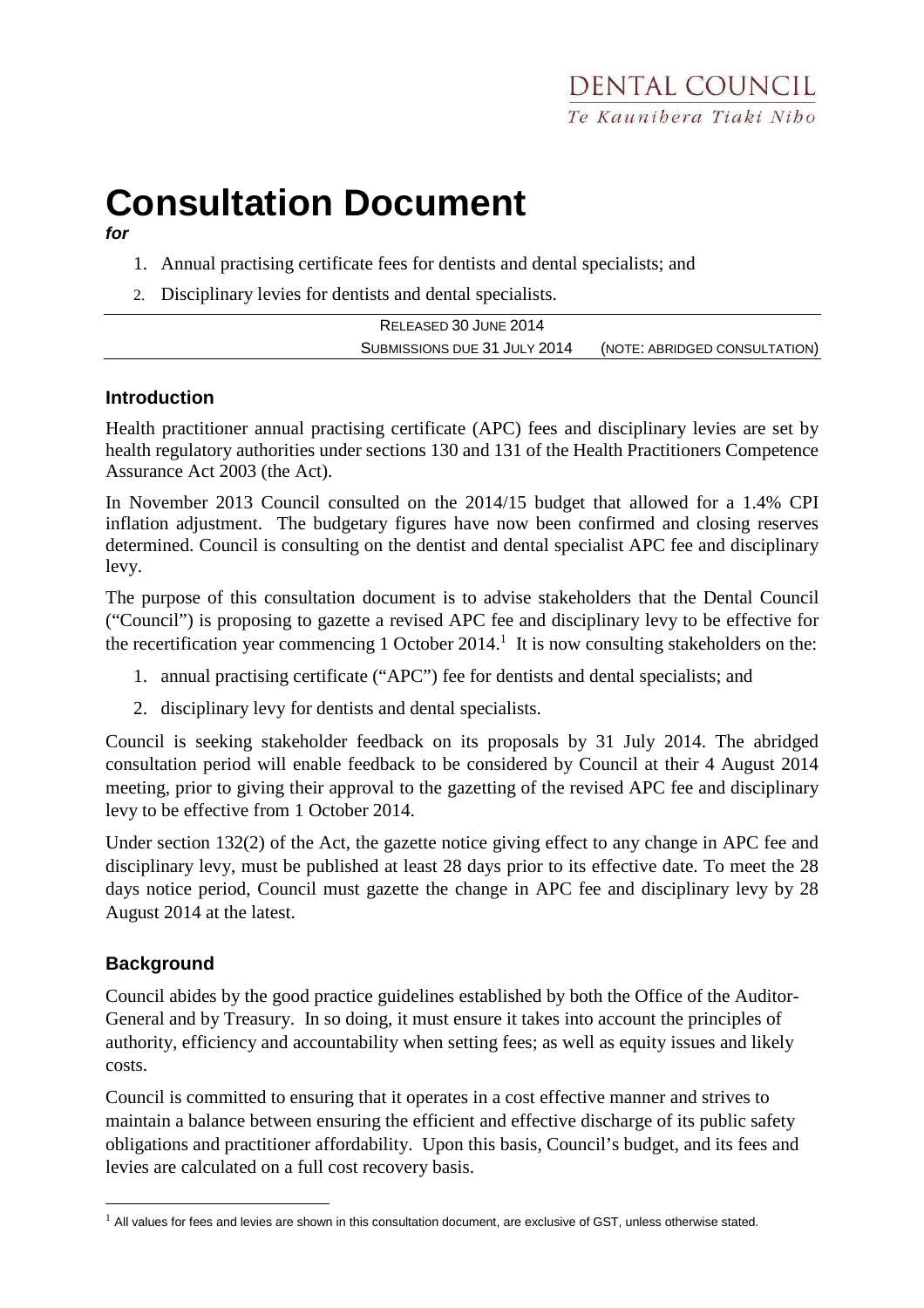Council is committed to 'user pays' and full cost recovery principles to ensure no subsidisation or cross-subsidisation occurs. This extends to ensuring full recovery for the costs associated with registration of oral health practitioners in a particular scope of practice; the costs of a competence or other programmes established for a practitioner to maintain registration; the examination of candidates to enable them to obtain a New Zealand prescribed qualification that leads to registration; and, for the costs of maintaining non-practising registrants on the register.

# **Proposed 2014/15 APC Fees and Disciplinary Levies (GST exclusive)**

Section 130 of the Health Practitioners Competence Assurance Act 2003 (the "Act") provides that Council:

(1) …may prescribe the fees payable in respect of the following matters:

- (a) …
- (b) …

 $\overline{a}$ 

(c) the issue of a practising certificate;

Section 131 of the Act provides that Council:

- (1) …may from time to time, by notice in the Gazette, impose on every health practitioner registered with …[Council] a disciplinary levy of any amount that it thinks fit for the purpose of funding the costs arising out of:
	- (a) the appointment of, and any investigation by, any professional conduct committee (PCC); and,
	- (b) proceedings of the [Health Practitioners Disciplinary] Tribunal.

The following table sets out the proposed Dentist and Dental Specialist 2014/15 APC fee and disciplinary levy, compared to 2012/13 and currently 2013/14:

| <b>Dentists and Dental</b><br><b>Specialists</b> | 2012/13 | 2013/14 | 2014/15 |
|--------------------------------------------------|---------|---------|---------|
|                                                  | S       | S       | S       |
| <b>APC Fees</b>                                  | 730.11  | 729.64  | 716.11  |
| <b>Disciplinary Levies</b>                       | 29.71   | 17.85   | 87.59   |
| Total                                            | 759.82  | 747.49  | 803.70  |
| <b>Total GST inclusive</b>                       | 873.79  | 859.61  | 924.26  |

The APC fees and disciplinary levies vary across each dental profession that Council administers.<sup>2</sup> The level of APC fees and levies per practitioner depend on; the budgeted number of practitioners, each profession's share of budgeted Council costs, direct profession income and expenditure budgets and minimum reserve levels set for each profession under Council's Level of Reserves policy.

Appropriate operational reserve levels are maintained through prudent budgeting and forecasting, by rationing and prioritising resources and by adjusting annual practising fees to not only meet standard operational activities, but also to provide a buffer against an unknown number of competence cases, appeals or judicial reviews. In this way the financial viability of the Dental Council is sustained.

Disciplinary reserves are maintained to cover the costs of discipline cases already underway and to provide a buffer against as yet an unknown number of new discipline cases. Dentists over the past few years have had relatively low costs in relation to discipline. However in 2013/14

 $<sup>2</sup>$  Dentists & dental specialists, dental therapists, dental hygienists & orthodontic auxiliaries, and dental technicians & clinical</sup> dental technicians.